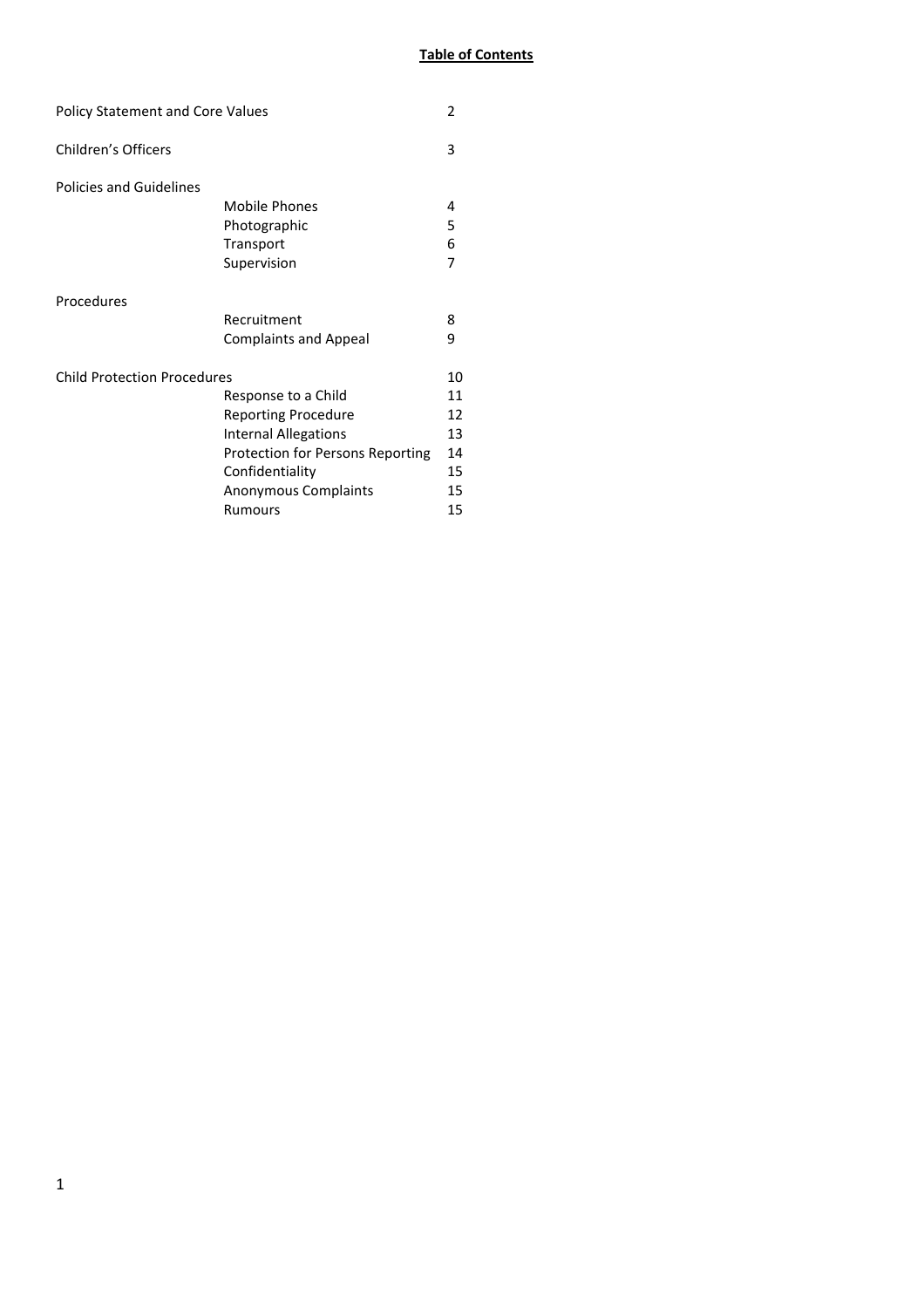### **Policy Statement**

The Camogie Association is fully committed to safeguarding the well being of its members. Every individual in the association should at all times, show respect and understanding for members' rights, safety and welfare and conduct themselves in a way that reflects the principles of the Association and the guidelines contained in the Code of Ethics and Good Practice for Sport for Young People.

In the Camogie Association our first priority is the welfare of the young people and we are committed to providing an environment which will allow participants to perform to the best of their ability, free from bullying and intimidation.

As part of our commitment we have adopted a code to protect our underage players (all players under 18 years of age), all leaders and members off the Camogie Association.

We shall ensure that the code of ethics and good practice for sport for young people in Camogie is adopted, agreed to, implemented and signed up to by all its members.

### **Core Values**

The work of the Camogie Association is based on the following principles that will guide the development of our sport for young people. Young People's experience of sport should be guided by what is best for the young person. The stages of development and the ability of the young person should guide the types of activity provided within the association. Adults will need to have a basic understanding of the needs of young people, including physical, emotional and personal.

## **Integrity in relationships:**

Adults interacting with young people in sport should do so with integrity and respect for the child. There is a danger that sporting contexts can be used to exploit or undermine children. All adult actions in sport should be guided by what is best for the child and in the context of quality, open working relationships. Verbal, physical, emotional or sexual abuse of any kind is unacceptable within Camogie.

# **Quality atmosphere and ethos:**

Sport for young people should be conducted in a safe, positive and encouraging atmosphere. A child-centered ethos will help to ensure that competition and specialisation are kept in their appropriate place.

# **Equality:**

All children should be treated in an equitable and fair manner regardless of age, ability, sex, religion, social and ethnic background or political persuasion. Children with disability should be involved in sports activities in an integrated way, thus allowing them to participate to their potential alongside other children.

## **Fair Play:**

Fair play is the guiding principle of the Code of Ethics and Good Practice for Young People in the Camogie Association All children's sport should be conducted in an atmosphere of fair play. Ireland has contributed and is committed to the European Code of Sports Ethics, which defines fair play as: "much more than playing within the rules". It incorporates the concepts of friendship, respect for others and always playing with the right spirit. Fair play is defined as a way of thinking, not just behaving. It incorporates issues concerned with the elimination of opportunities, excessive commercialisation and corruption. (European Sports Charter and Code of Ethics, Council of Europe, 1993).

## **Competition:**

A balanced approach to competition can make a significant contribution to the development of young people, while at the same time providing fun, enjoyment and satisfaction. However, often competitive demands are placed on children too early, which results in excessive levels of pressure on them. This can contribute to a high level of drop out from sport. Leaders should aim to put the welfare of the child first and competitive standards second. A child-centered approach will help to ensure that competition and specialisation are kept in their appropriate place.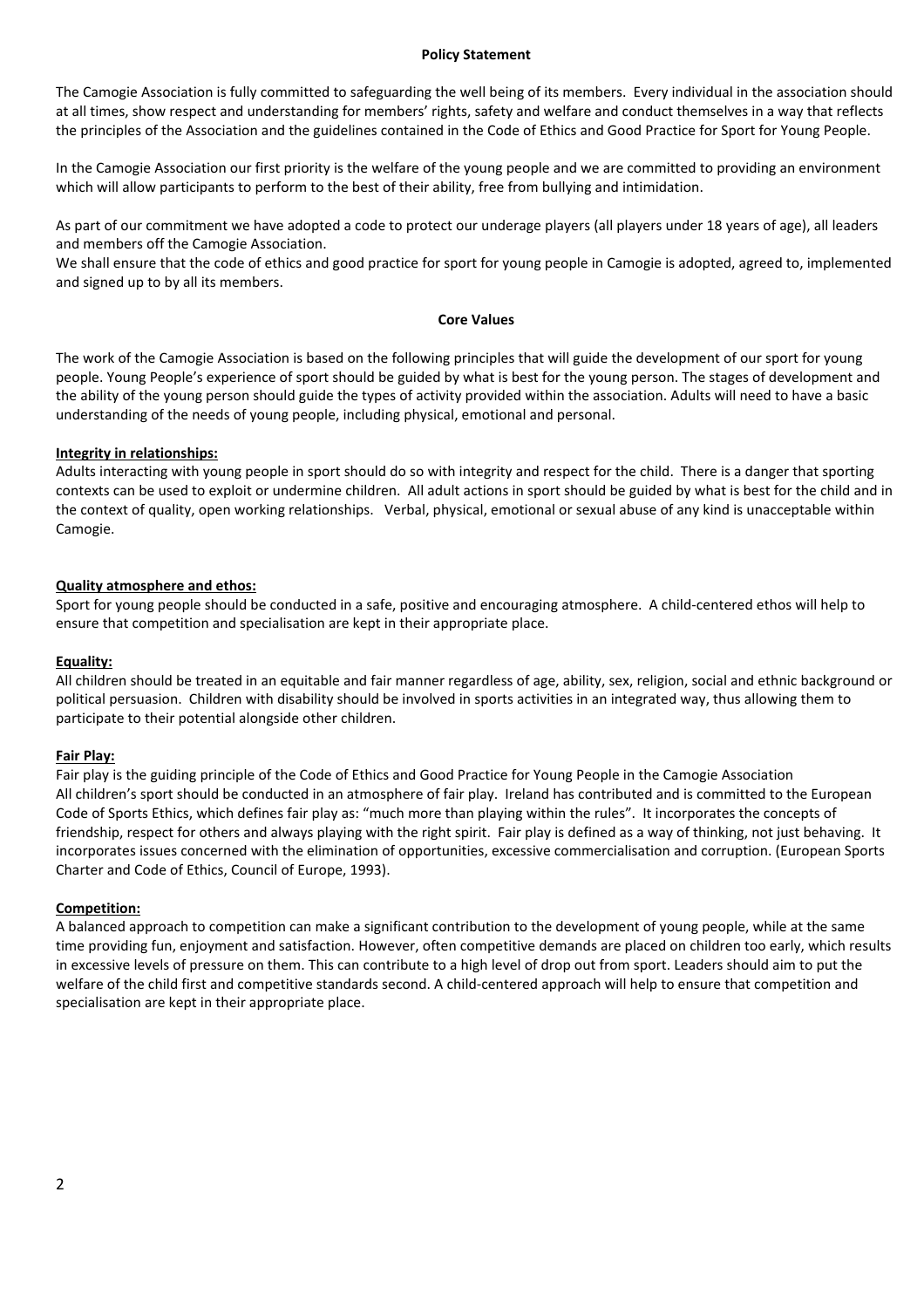# **Children's Officers**

The appointment of Children's Officers is an essential element in the creation of a quality atmosphere. They act as a resource with regard to children's issues.

Children's Officers should review current policies in relation to young people, check that all activities are safe and fun, and inform adults of how to deal with any concerns that may arise in relation to the protection of young people. Each Club and County Board must appoint a Children's Officer. The Children's Officer is a full officer with voting rights.

All Children's Officers must be cleared by Garda Vetting / Access NI

Children's Officers should be child centered in focus and have as the primary aim the establishment of a child centered ethos within An Cumann Camógaíochta. She/he is the link between the children and the adults in the organization. She/he takes responsibility for implementing all aspects of An Cumann Camógaíochta's Code of Ethics and Best Practice for Children. She/he is the Designated Person responsible for reporting to the Statutory Authorities.

The Club Children's Officer should:

• Promote awareness of the Code of Ethics and Best Practice for Children within the club, among young members and their parents/guardians.

- Distribute copies of The Joint Code of Behaviour When Working with Young Players at club level.
- Identify the need for relevant Child Protection and Welfare training within the Club and any other appropriate training.
- Facilitate training in response to needs.
- Undertake the Garda Vetting process and Access NI checks within the club.
- Influence policy and practice within the club in order to prioritise children's and young people's needs.
- Promote greater consultation with under age players and participation by them in club activities and planning.
- Ensure that there are steps young people can take to express concerns about their sports activities / experiences.
- Develop good practice procedures in the recruitment and selection of persons working with young people in the club.
- Monitor, in association with team coaches, any significant drop out rates, lack of attendance or club transfers of under age players and report accordingly to the Club Executive.
- Conduct an audit of best practice in child protection and welfare within the club and report accordingly.
- Ensure each member signs an annual membership form that includes signing up to the code of behaviour.
- Encourage the appropriate involvement of parents/guardians in the club activities.
- Facilitate parents' information sessions at the start of the season.
- Maintain on-going contact with the County Board Children's Officer and with other Club Children's Officers.
- Report regularly to the Club Executive.
- Deal with breaches of the code as per relevant guidelines

The County Children's Officer should:

• Be familiar with Children First and Our Duty to Care.

- Be committed to attend appropriate training as required in order to act as a resource to members in relation to children's needs.
- Facilitate An Cumann Camógaíochta's Garda Vetting process and Access NI checks within the county.
- Ensure that each club within the county appoints a Children's Officer.
- Liaise on a regular basis with Club Children's Officers.
- Ensure that all County Teams have adopted the Code of Ethics and Best Practice for Children.
- Ensure that all County Teams are aware of and have signed Travel Permission Forms and Overnight Permission Forms where relevant
- Ensure that all complaints or suspected child abuse cases are dealt with in accordance with The Code of Ethics and Best Practice for Children.
- Co-ordinate Irish Sports Council Basic Awareness and Children's Officer Courses within the county.
- Report regularly to the County Board Executive.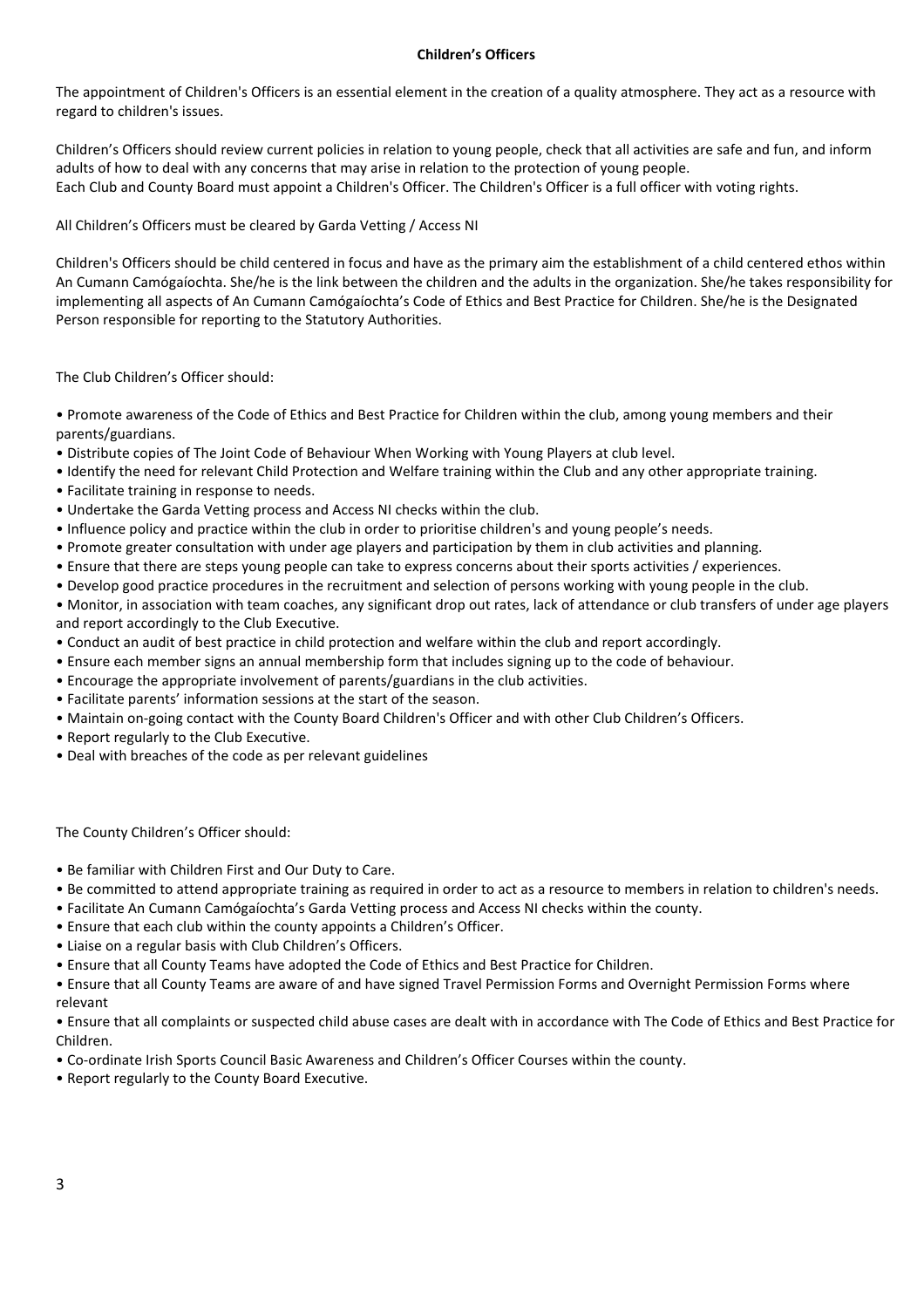### **Mobile Phone**

Mobile phones are often given to young people for security, enabling parents to keep in touch and make sure they are safe. Young people value their phones highly as it offers them a sense of independence. In addition mobile phones allow quick and easy contact, which can make a safe and efficient way to carry out club business. However such technology has also allowed an increase in direct personal contact with young people, in some cases used to cross personal boundaries and cause harm to young people. Within clubs there is a need to encourage responsible and secure use of mobile phones by adults and young people. With this in mind the following guidelines for the use of mobile phones has been put in place.

As a young person remember:

- If you receive an offensive photo, email or message, do not reply, save it, make a note of times and dates and tell a parent or children's officer within the club.
- Be careful about who you give your phone number to and don't respond to unfamiliar numbers.
- Change your phone number in cases of bullying or harassment.
- Don't use the phone in certain locations, e.g. changing rooms; inappropriate use of your camera phone may cause upset or offence to another person.
- Treat you phone as you would any other valuable item so that you guard against theft.

As a Coach / Mentor remember:

- All mobile phone and email communication with underage members must be sent to their parents only.
- All mobile phone / email communication with members over 16 and under 18 must be sent to parents, unless otherwise indicated by parent/guardian in writing to club.
- It is not appropriate to have constant communication with individual players.
- Coaches / mentors should never engage with underage players via social networking sites.
- Don't use the phone in certain locations, e.g. changing rooms; inappropriate use of your camera phone may cause upset or offence to another person.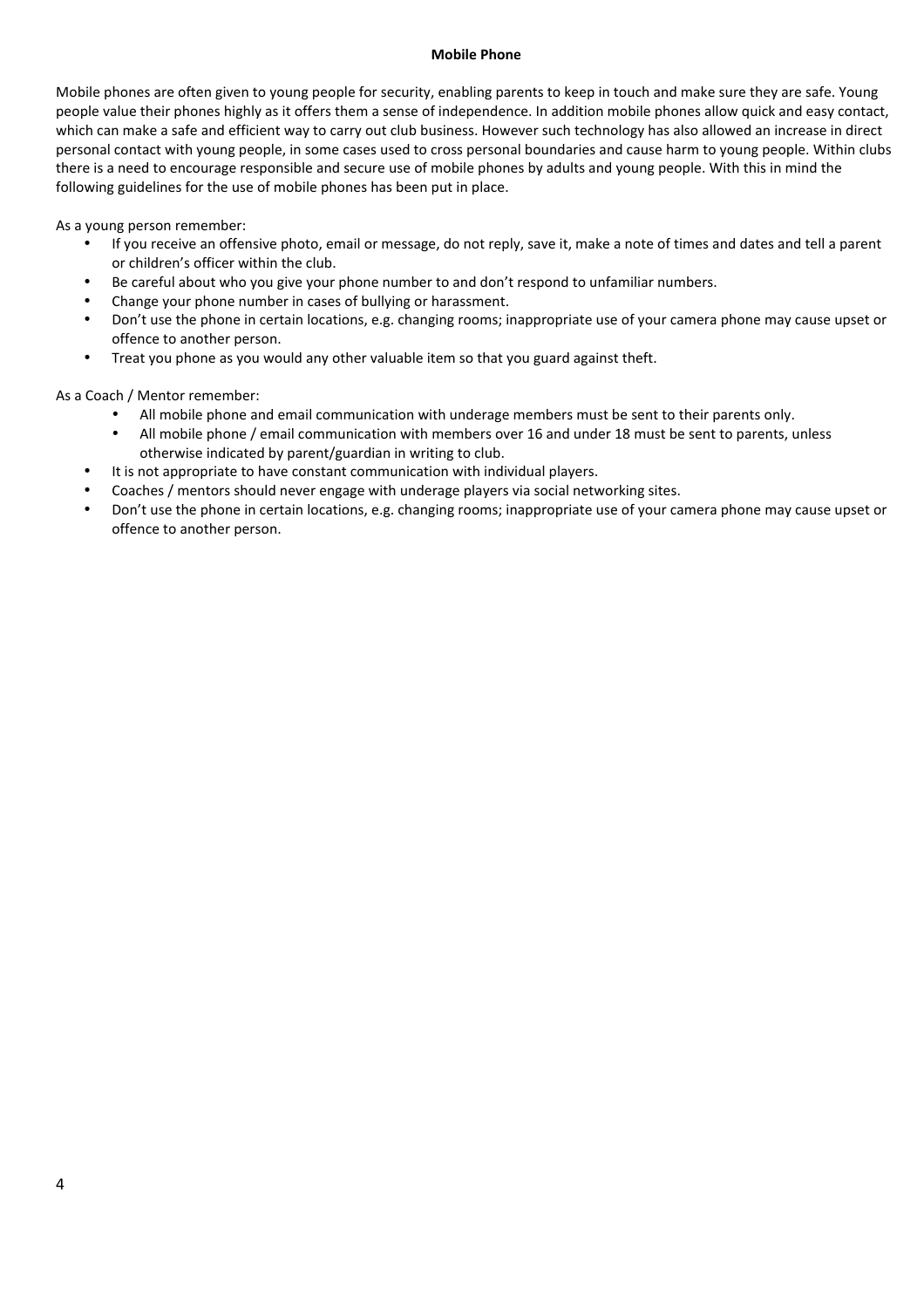### **Photographic Guidelines**

An Cumann Camógaíochta has adopted a policy in relation to the use of images of players on their websites and in other publications as there have been concerns about the risks posed directly and indirectly to children and young people through the use of photographs on sports websites and other publications. Remember having photographic and filming guidelines is not about preventing parents from taking pictures, it is to ensure that only those who have a right to take photographs do so. The purpose is to reduce the risk of inappropriate, unsolicited attention from people within and outside the sport. Group photographs where the club is identified rather than individuals are good for publicity without creating a risk to those in the photographs.

Rules to guide use of photography:

- Ask for the player's and parental permission to use their image. This ensures that they are aware of the way the image is to be used to represent the sport.
- Try to avoid the use of the first name and surname of individuals in a photograph.
- Only use images of players in suitable dress to reduce the risk of inappropriate use. The content of the photograph should focus on the activity not on a particular child
- Where possible try to use models or illustrations when promoting an activity
- The inappropriate use of images of players should be reported to reduce the risks to players. Follow the child protection procedures, ensuring either the Children's Officer or, if necessary, the statutory authorities are informed.
- Photographers/film/video operators wishing to record an event or practice session should seek accreditation from the children's officer and / or leader at session. Where possible their professional identification should be sought and a record made.
- When commissioning professional photographers or inviting the press to a game or session ensure that they are clear about our expectations of them in relation to child protection.

Video as a coaching aid: Video equipment can be used as a legitimate coaching aid. However, permission should first be obtained from the player and the player's parent/guardian

Anyone concerned about any photography taking place at events or training sessions can contact the children's officer in relation to the matter.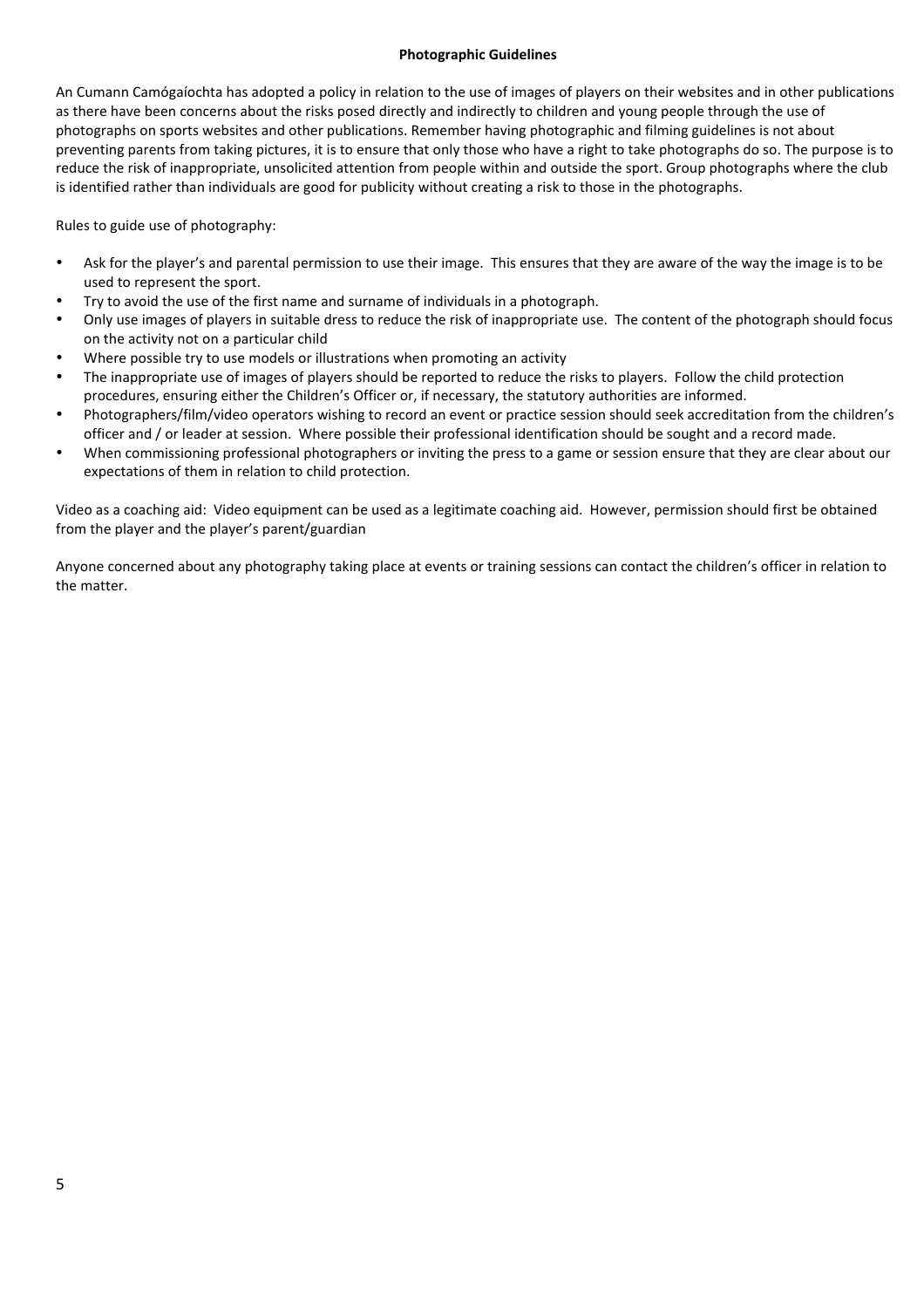# **Transport Guidelines:**

Adequate and safe transport arrangements have always been a central element of trips taken by all teams and particularly by underage teams. These safe travel arrangements apply regardless of the length of journey or indeed the mode of transport availed of, whether it is public, private or personal transport and is a matter of key good practice for Clubs, parents and for young people themselves. While it may be preferential to avail of private bus or coach transport it is also recognised that in many instances this may not be feasible and certain teams or clubs could not operate without the goodwill of volunteers and parents who personally ensure that children are transported to an event or match and are returned safely.

We recognise that private cars are used by many Clubs and teams when transporting children to away games which take place as part of a County fixtures' schedule or as part of inter club blitzes or challenge matches. It is however advisable not to use members' cars when travelling on away trips of great distances. In such circumstances Clubs are advised if possible to avail of bus or coach transport and it is essential therefore that all aspects of the transport arrangements are checked out and agreed in advance. The safety and welfare of children should be considered a priority at all times, regardless of cost.

The following should be considered:

- All vehicles should be well-maintained and roadworthy and should be properly taxed and insured.
- Transport should be fully accessible for people with disabilities whether they are members of the group or for others who may accompany them.
- Alternative access to transport should be available in case of emergency.
- Vehicles should be equipped with a First Aid kit and a fire extinguisher and leaders of the group should be familiar with how to use them.
- When hiring a vehicle information should be sought as to the company's reputation and reliability.

## During the trip

- Ensure that passengers remain safely seated at all times.
- Seat belts must be worn at all times.
- It is essential that at least one individual with first aid qualifications be part of your organising group and that this individual be present or available throughout the trip.
- Young people must be adequately supervised throughout the trip as per our recommended ratios of adults to young people. This ratio may differ depending on the age group of participants, the activities to be undertaken, whether there is an overnight stay, if the trip is abroad etc.
- A generally acceptable ratio of 1:8, i.e. one adult per eight young people, is deemed in most instances to be a normal sports activity ratio.\*
- Organisers of club trips should always be mindful of ensuring that additional adults accompany their group in case of emergencies or unforeseen circumstances.\*
- There must be at least two adults with any group, one of which must be a female leader. $*$
- Adults are required to be familiar with the agreed rules on smoking and on the consumption of alcohol during the trip, as outlined in the Joint Code of Behaviour. As a basic minimum, adults are required to avoid smoking while working with young players and must not consume alcohol or non prescribed drugs while young players are in their care.

\**Refer to Supervision Guidelines for more detailed advice.*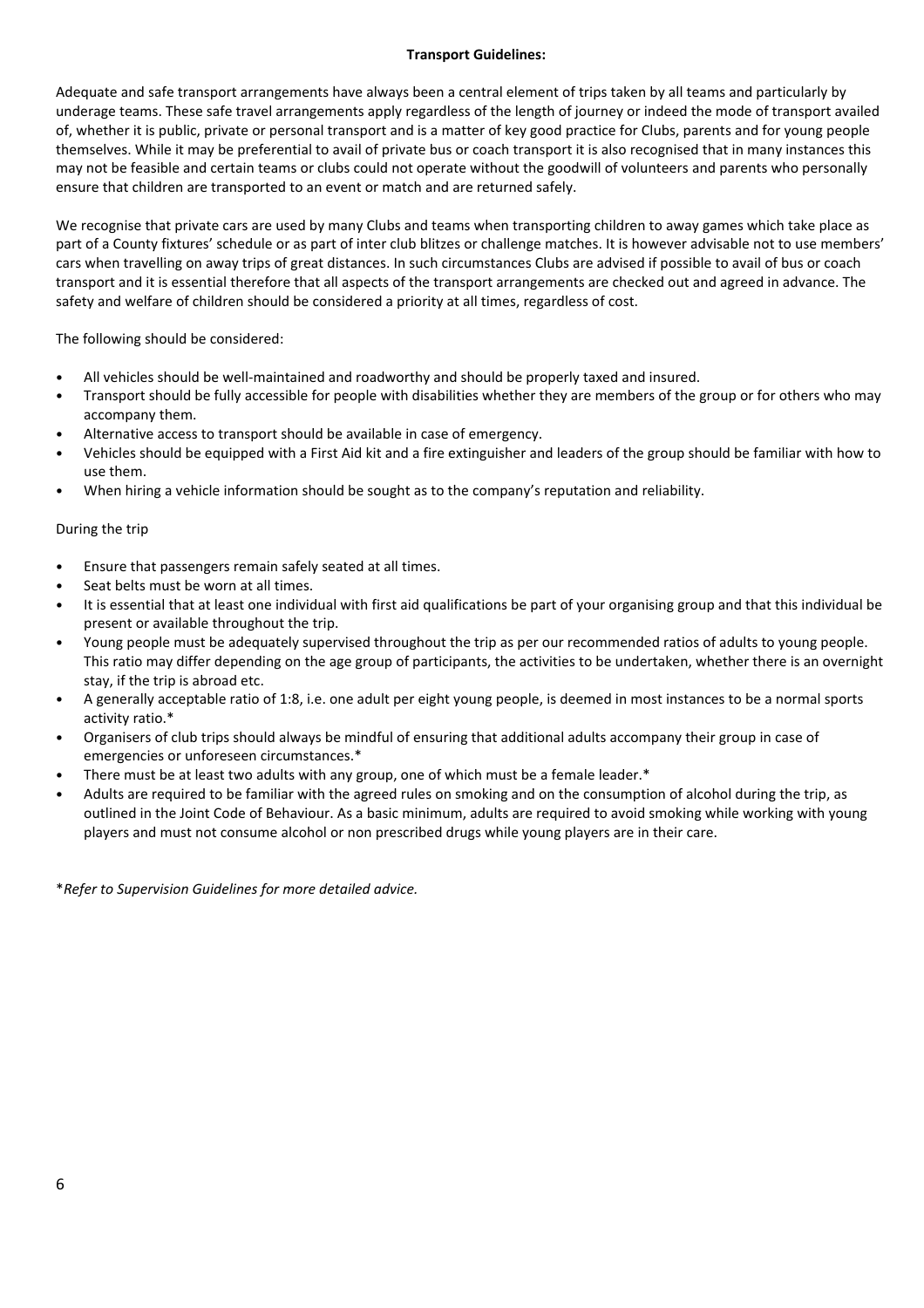## **Guidelines for Supervision of Camogie Teams.**

- Make sure there is an adequate adult: child ratio. This will depend on the nature of the activity, the age of the participants and any special needs of the group. A minimum ratio of 1:8 for under 12 years of age and 1:10 for participants over 12 years of age would be recommended. This is only a guide and will change depending on the circumstances, e.g. players with special needs, very young players or on away trips.
- **Avoid being alone with one player, if you need to talk to an individual do so in an open environment, in view of others.**
- Every team must have at least one adult female leader present during all activities. Therefore when travelling to matches or on away trips there must be at least two adult female leaders travelling with each group in case of emergencies or unforeseen circumstances.
- In changing rooms, where possible ask parents to take responsibility and supervise in pairs of appropriate gender.
- Clearly state time for start and end of training sessions or competitions, leaders should remain in pairs until all players have been collected.
- Keep attendance records and record any incidents / injuries that arise.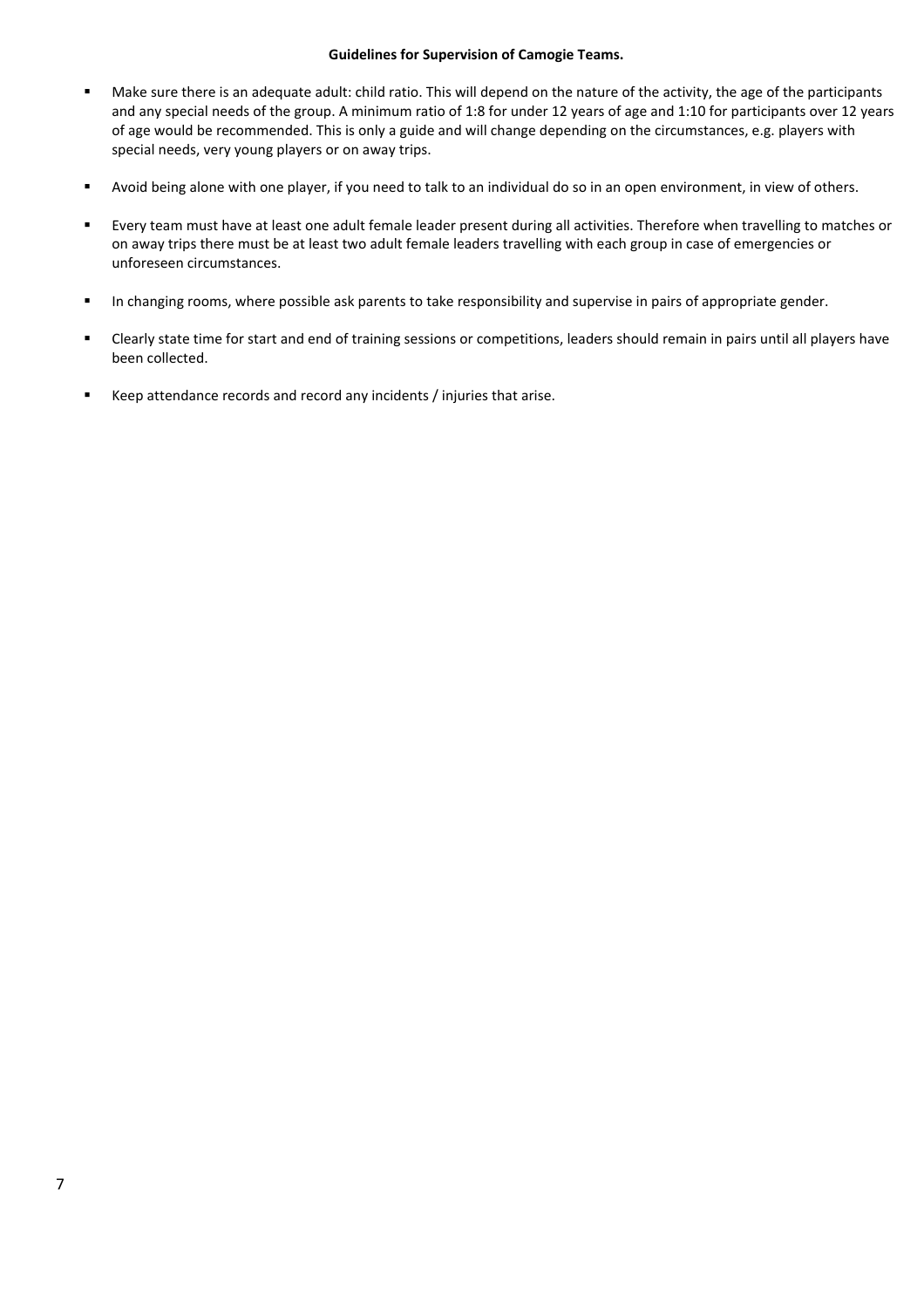#### **Recruitment Procedure**

- An Cumann Camógaíochta will take all reasonable steps to ensure that leaders working with young people are suitable and appropriately qualified.
- Leaders will be expected to go through appropriate recruitment and selection procedures that apply to all persons with substantial access to young people, whether paid or unpaid.
- The responsibilities of the role and the level of experience/qualifications required should be drawn up and clearly stated beforehand.
- New Leaders should fill in an application form, giving names of two referees that can be contacted. Where possible all new leaders should be interviewed.
- New Leaders must be checked by An Cumann Camógaíochta's Garda Vetting Service.
- A probationary period is advisable, during which the leader is always supervised.
- There will be a "sign-up" procedure, whereby the appointed / reappointed leader, agrees to abide by the *Code of Ethics and* Good Practice for Young People in An Cumann Camógaíochta (see relevant section for sample forms).
- No exception should be made in relation to appropriate recruitment procedures.
- Every effort should be made to manage and support appointed Leaders. Adequate supervision should always be provided; a leader should not have to work alone.
- A decision to appoint a Leader is the responsibility of the relevant unit and not of any one individual within it. The unit committee should ratify all recommendations for appointment.
- All forms should be filed as a matter of record by the relevant unit.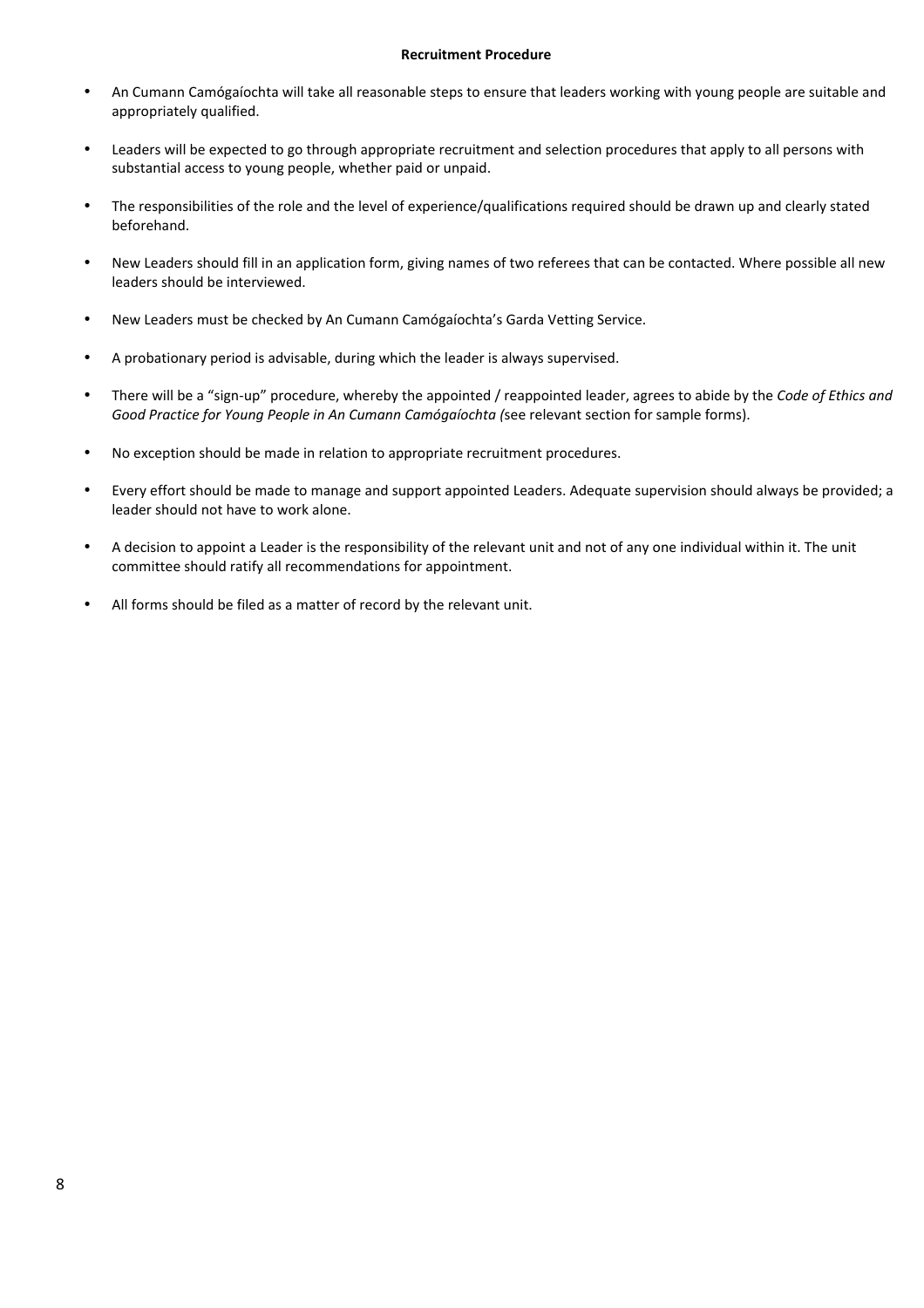### **Complaints and Appeals Procedure\***

- Complaints relating to alleged breaches of the Code of Ethics and Best Practice should be lodged with relevant Children's Officer.
- The complaint should outline all relevant details.
- If the complaint involves a Child Protection Concern or a criminal offence refer to Child Protection Section of the Code of Ethics and Best Practice for procedure.
- Minor breaches of the Code of Ethics and Best Practice may be dealt with by the relevant Children's Officer.
- For more serious breaches of The Code of Ethics and Best Practice the complaint should be brought to the attention of the cathaoirleach of the relevant body who will convene a disciplinary committee, which should comprise a senior officer, the children's officer and one other ordinary member.
- The disciplinary committee should hear the case of all parties involved.
- If the complaint involves an alleged breach of An Treoraí Oifigiúil it must be referred to the appropriate committee in charge.
- For breaches pertaining to The Code of Ethics and Best Practice the disciplinary committee should determine the appropriate sanction, if any.
- They should, in writing, inform those involved of the sanctions to be imposed. Written notification should be given to parents/guardians if the complaint involves a child.
- Written records of all complaints, procedures and outcomes should be safely and confidentially kept by the Children's Officer.
- If any party does not agree with the disciplinary committee they can appeal the decision in writing within 10 days of the date on written outcome.
- The appeals committee is convened, whose cathaoirleach should be taken from the relevant executive committee and those who have not been on the original disciplinary committee.
- The appeals committee may confirm or set aside or change any sanction imposed by the disciplinary committee.
- If any party is not satisfied with the outcome the matter may be referred to Ardcomhairle. However efforts to resolve the issue at local level should be exhausted before Ardcomhairle is engaged in attempts to resolve the matter.

*\*See also section of Code of Behaviour dealing with Alleged Breaches of the Code for more detailed guidelines*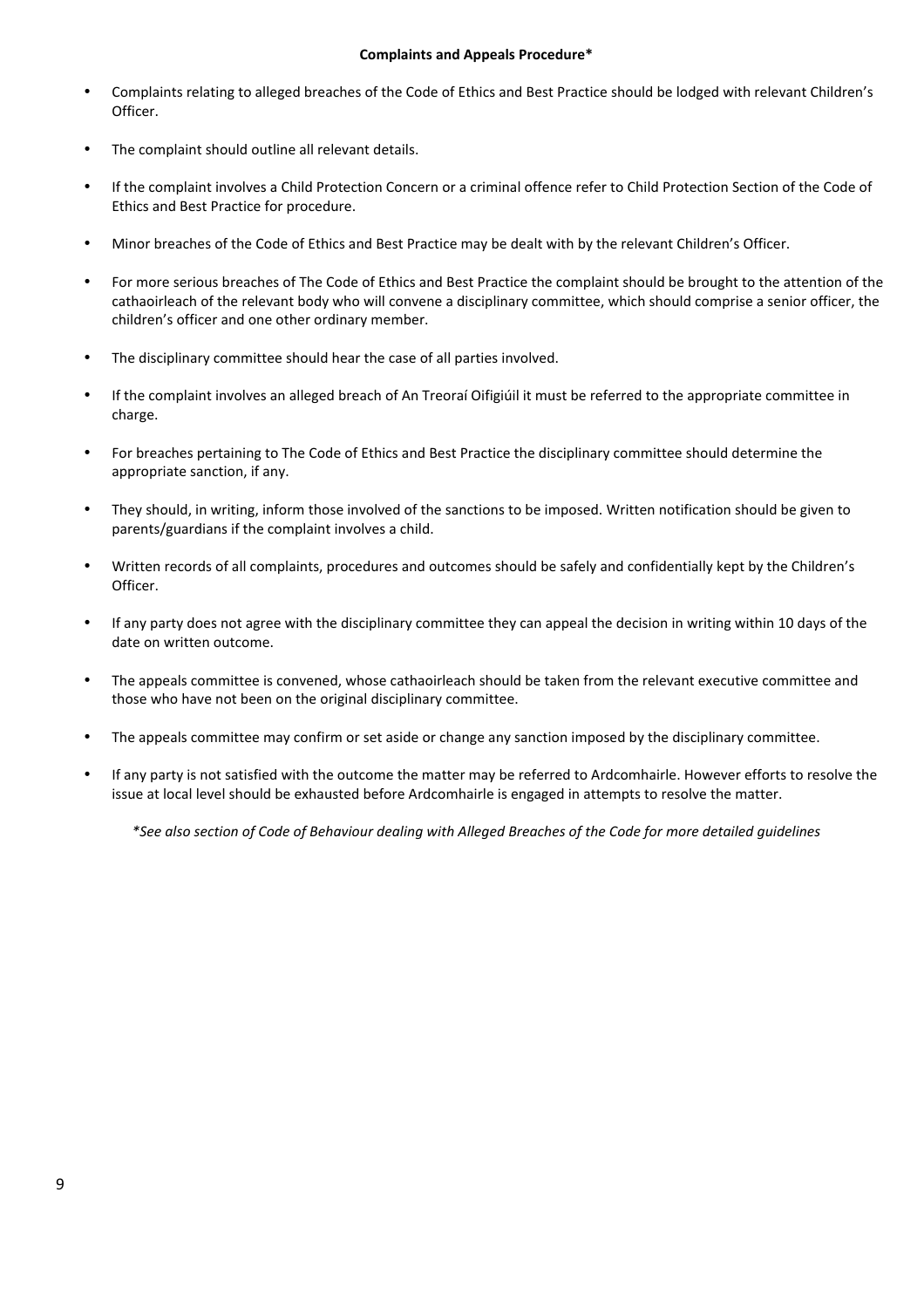### **Child Welfare and Protection**

An Cumann Camógaíochta accepts that organizations, which include young people among its members, are vulnerable to the occurrence of child abuse. Below are the procedures for dealing with any welfare or protection issue that may arise. Child welfare and the protection of young people are the concern of all adults at all times, irrespective of their role within the organization.

If there are grounds for concern about the safety or welfare of a young person you must react to the concern.

The following examples would constitute reasonable grounds for concern:

- $(i)$  specific indication from the child that  $(s)$ he was abused;
- (ii) an account by a person who saw the child being abused;
- (iii) evidence, such as an injury or behaviour which is consistent with abuse and unlikely to be caused another way;
- (iv) an injury or behaviour which is consistent both with abuse and with an innocent explanation but where there are corroborative indicators supporting the concern that it may be a case of abuse. An example of this would be a pattern of injuries, an implausible explanation, other indications of abuse, dysfunctional behaviour;
- (v) consistent indication, over a period of time, that a child is suffering from emotional or physical neglect.

Any child welfare concern or allegation of abuse should be passed on to the person in club/county designated to report to Statutory Authorities who may or may not be the Children's Officer. He/she should in turn pass the concern to the local Statutory Authorities with responsibility for Child Welfare and Protection. He/she may if unsure seek advice from the local HSE/Social Services or the County Children's Officer.

It is not the responsibility of anyone working within An Cumann Camógaíochta, in a paid or voluntary capacity, or those working in affiliated organisations, to take responsibility or decide whether or not child abuse is taking place. That is the job of the local statutory authorities. However, there is a responsibility to protect children by assisting the appropriate agencies so that they can then make enquiries and take any necessary action to protect the young person.

Everyone should follow Cumann Camógaíochta's reporting procedures as outlined. These include the procedure for responding to a child in distress, secondly the procedure for reporting the concern and the procedure to follow in the case of an internal allegation of abuse.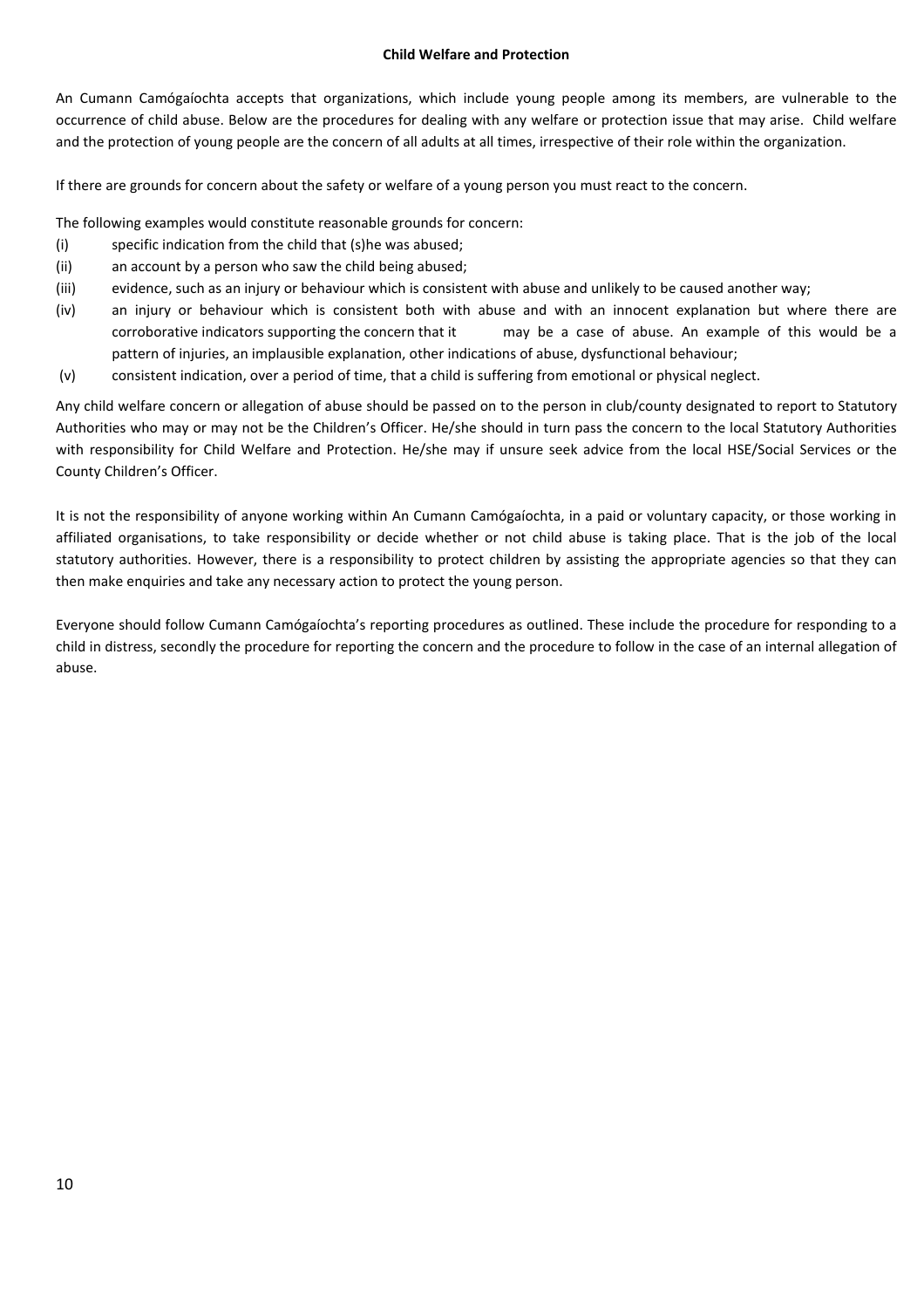#### **Response to a Disclosure or Allegation of Abuse**

- (a) Deal with any allegation of abuse in a sensitive and competent way through listening to and facilitating the child to tell about the problem, rather than interviewing the child about details of what happened.
- (b) Stay calm and not show any extreme reaction to what the child is saying. Listen compassionately, and take what the child is saying seriously.
- (c) Understand that the child has decided to tell something very important and has taken a risk to so do.
- (d) The experience of telling should be a positive one so that the child will not mind talking to those involved in the investigation.
- (e) Be honest with the child and tell them that it is not possible to keep the information a secret.
- (f) Make no judgmental statements against the person whom the allegation is made.
- (g) Do not question the child unless the nature of what s/he is saying is unclear. Leading questions should be avoided. Open, nonspecific questions should be used such as "Can you explain to me what you mean by that".
- (h) Check out the concerns with the parents/guardians before making a report unless doing so would endanger the child.
- (i) Give the child some indication of what would happen next, such as informing parents/guardians, HSE or social services. It should be kept in mind that the child may have been threatened and may feel vulnerable at this stage.
- (i) Carefully record the details.
- (k) Pass on this information to the relevant Children's Officer.
- (I) Reassure the child that they have done the right thing in telling you.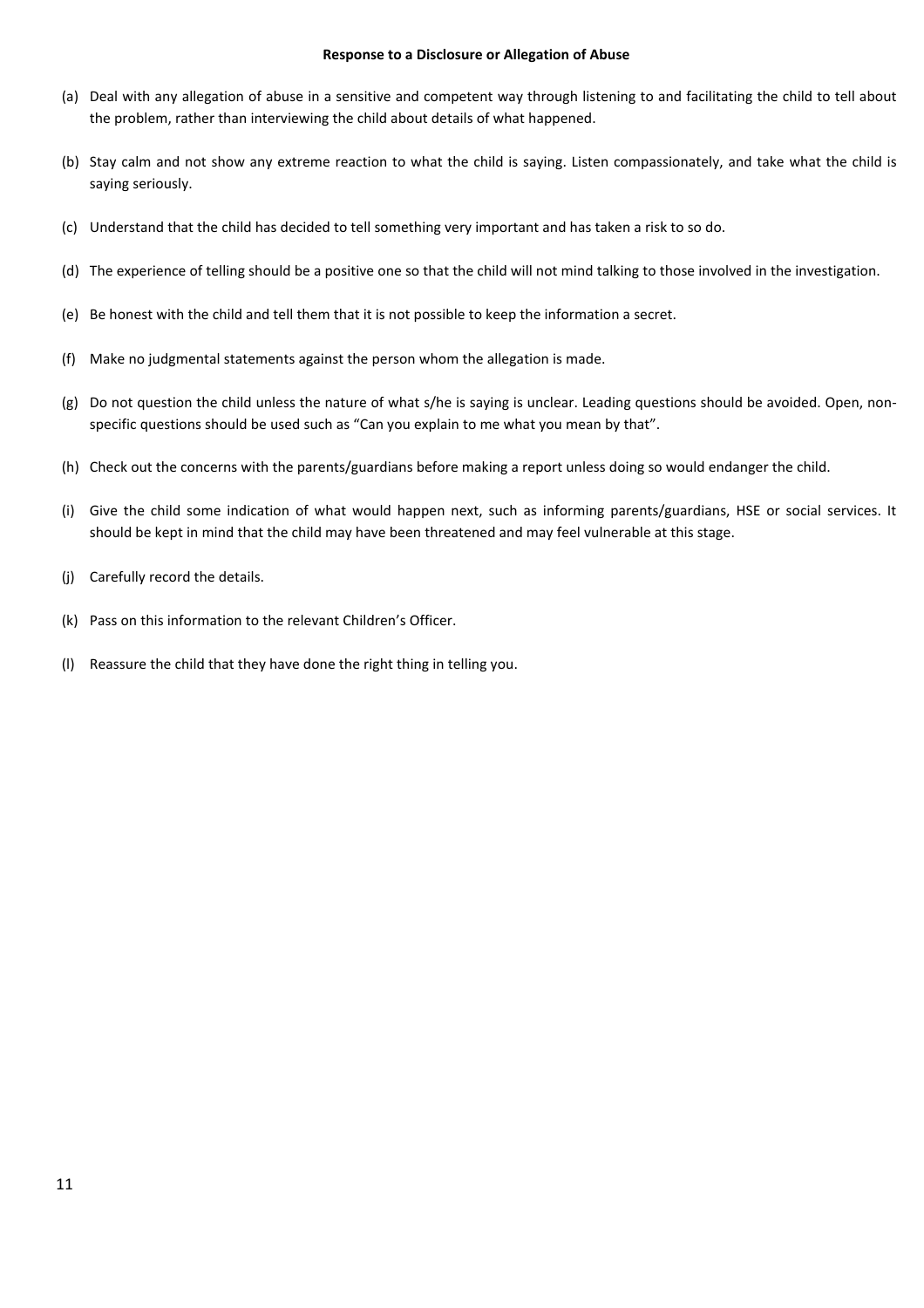### **Reporting Procedures**

The following steps should be taken in reporting a concern or an alleged incident of child abuse to the statutory authorities:

- (a) Observe and note dates, times, locations and contexts in which the incident occurred or suspicion was aroused, together with any other relevant information.
- (b) Report the matter as soon as possible to the Designated Person with responsibility for reporting abuse eg the Children's Officer. If the Children's Officer has reasonable grounds for believing that the child has been abused or is at risk of abuse, s/he will make a report to the health service executive/social services or Gardaí/PSNI who have statutory responsibility to investigate and assess suspected or actual child abuse.
- (c) In cases of emergency, where a child appears to be at immediate and serious risk and the Children's Officer is unable to contact a duty social worker, the Garda Síochana/PSNI should be contacted. Under no circumstances should a child be left in a dangerous situation pending intervention by the Statutory Authorities.
- (d) If the Club Children's Officer is unsure whether reasonable grounds for concern exist she/he can informally consult with the local hse/social services or the County Children's Officer.
- (e) If the Children's Officer, having consulted with the statutory authorities decides not to make a formal report s/he should inform the person making the original report of the decision.
- (f) The Children's Officer should keep a record of all actions, decisions taken during the process.
- (g) A Children's Officer reporting suspected or actual child abuse to the Statutory Authorities should first inform the family of their intention to make such a report, unless doing so would endanger the child or undermine an investigation.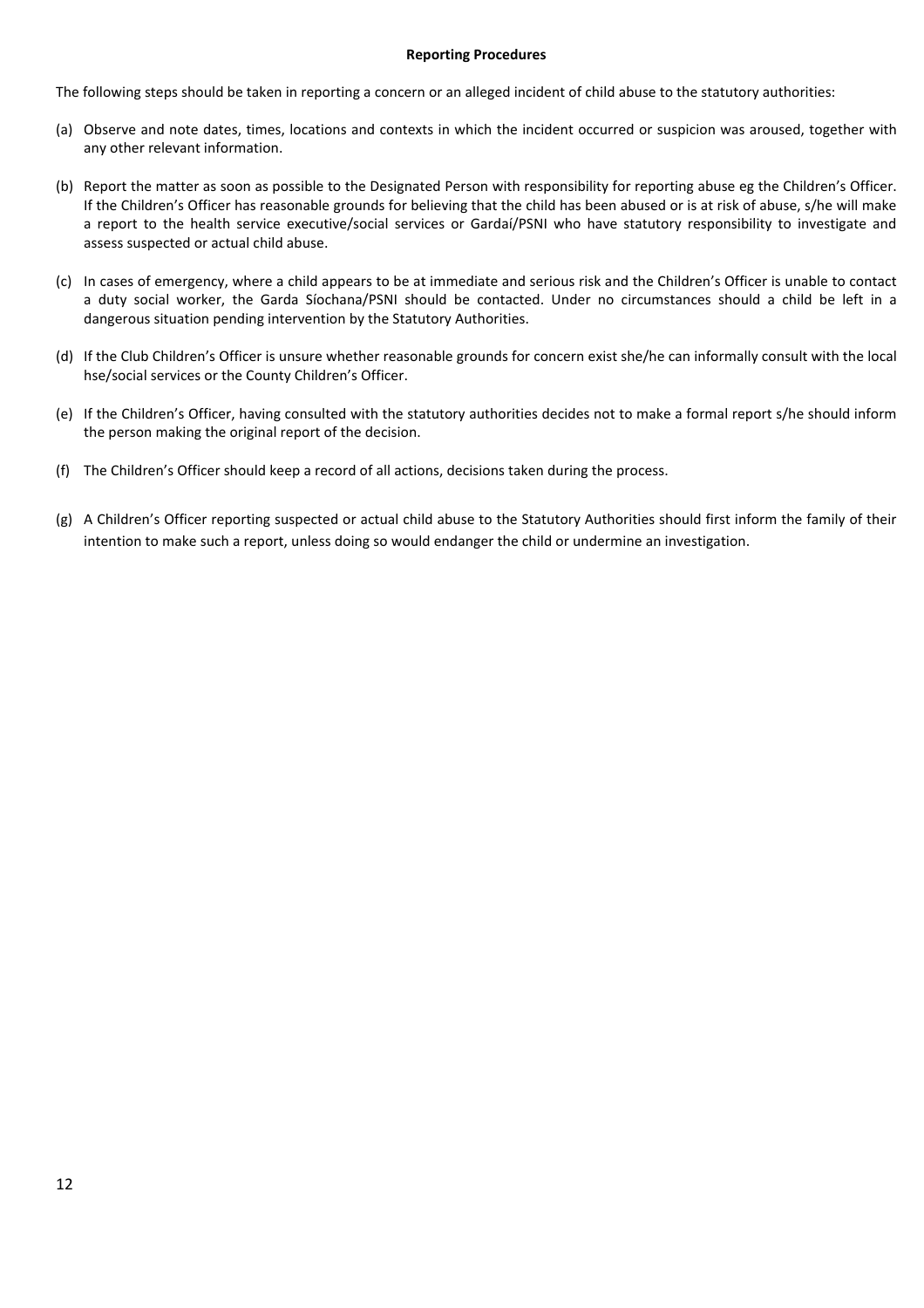### **Allegations Internal to An Cumann Camógaíochta**

An Cumann Camógaíochta has agreed procedures to be followed in cases of alleged child abuse against Camogie Personnel. If such an allegation is made against a coach/mentor working within the club, or any member of a club two procedures must be followed.

- 1. The reporting procedure in respect of a concern or an alleged incident of child abuse, as undertaken by the Children's officer.
- 2. The procedure for dealing with the coach/mentor/member outlined below.
- The safety of the child making the allegation should be considered and the safety of any other children who may be at risk.
- The club/county should take any steps necessary to protect children in its care.
- The issue of confidentiality is important. Information is on a need to know basis and the /member should be treated with respect and fairness.

## **Internal Procedure**

If after consultation with the Statutory Authorities or County Children's Officer the Club Children's Officer feels there are no grounds for concern the details must be recorded, decision passed to person making original complaint and to the National Children's Officer. The situation should continue to be monitored.

If having assessed the situation the Children's Officer believes that reasonable grounds exist the Children's Officer makes the report to the Statutory Authorities, and having received advice from the Statutory Authority shall with the cathaoirleach of the club, (a senior officer, or a person not already involved with the child protection concern), deal with the member in question.

- The cathaoirleach should inform the member that;
	- (a) an allegation has been made against him/her and
	- (b) the nature of the allegation.
- He/she should be afforded an opportunity to respond.
- His/her response should be noted and passed on to the Statutory Authorities.
- The member should be asked to step aside pending the outcome of the investigation. When a person is asked to step aside it should be made clear that it is only a precautionary measure and will not prejudice any later disciplinary proceedings.
- The Ardstiúrthóir and/or the National Children's Officer should be informed by the local Children's Officer that the leader has been asked to stand aside.

An Cumann Camógaíochta can consider disciplinary action on the member but should ensure that this does not interfere with the investigation of the Statutory Authorities. It is important that they consider the outcome of the investigation and any implications it might have. The fact that the alleged abuser has not been prosecuted or been found guilty does not mean that they are appropriate to work with young people in the future.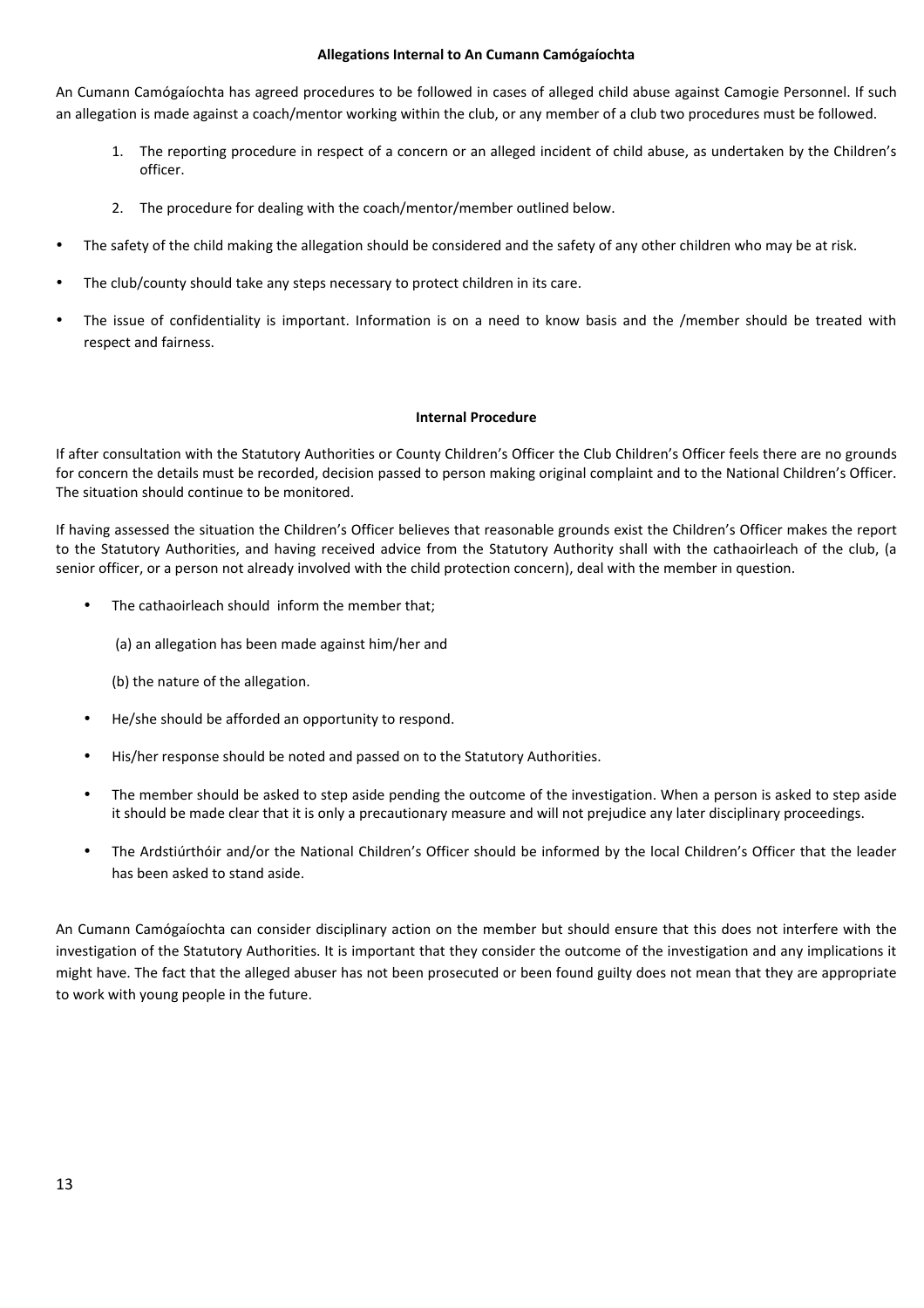## **Protection for Persons Reporting**

The Protection for Persons Reporting Child Abuse Act, 1998, provides immunity from civil liability to persons who report child abuse 'reasonably and in good faith' to the Health Board or the Gardai The act also covers the offence of 'false reporting'. The main provisions of the Act are:

- 1. The provision of immunity from civil liability to any person who reports child abuse "reasonably and in good faith" to designated officers of Health Boards or any member of An Garda Siochána;
- 2. The provision of significant protections for employees who report child abuse. These protections cover all employees and all forms of discrimination up to and including, dismissal;
- 3. The creation of a new offence of false reporting of child abuse where a person makes a report of child abuse to the appropriate authorities "knowing that statement to be false". This is a new criminal offence designed to protect innocent persons from malicious reports.

This law does not exist in Northern Ireland, but an individual who reports concerns in 'good faith' is not deliberately attempting to slander another person's name. In Northern Ireland there is legislation, the Criminal Law Act (NI) 1967 which places the responsibility on everyone to report offences or to forward information to the police by emphasizing the, 'duty of every other person, who knows or believes,

- (a) that the offence or some other arrestable offences has been committed: and
- (b) that he has information which is likely to secure, or to be material assistance in securing, the apprehension, prosecution or conviction of any person for that offence'